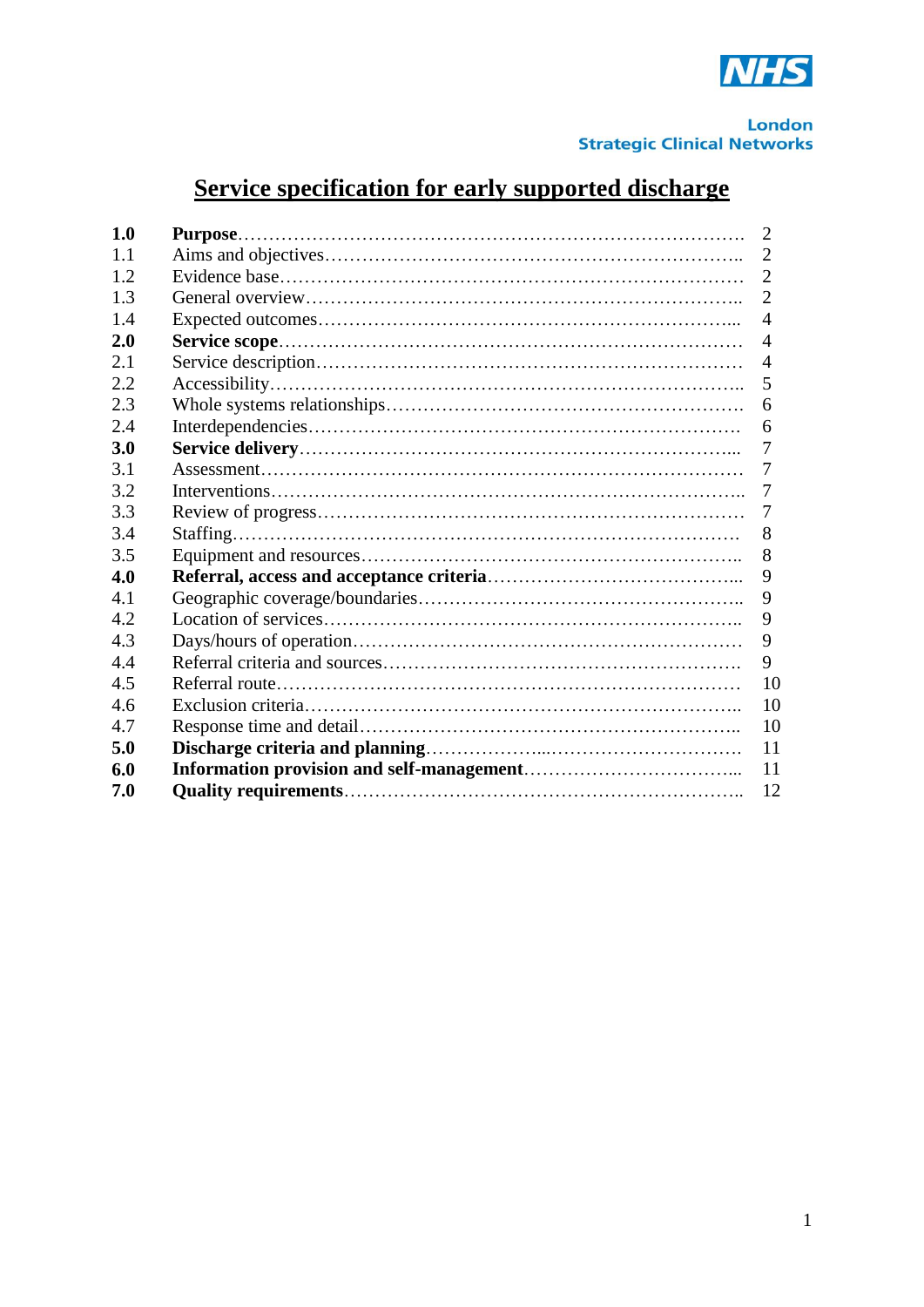

#### **1.0 Purpose**

1.1 Aims and objectives

- To ensure that all stroke survivors (who fit the specified criteria) have access to a high quality, stroke specific, multi-disciplinary early supported discharge (ESD) service.
- To provide a seamless transfer of care from hospital to home
- To enable appropriate stroke survivors to receive rehabilitation in their own home at the same level of intensity as inpatient care
- To aid identification of patients appropriate to access service
- To enable stroke survivors to achieve mutually agreed rehabilitation goals to maximise their recovery
- To ensure stroke survivors, carers and families are involved in the process of rehabilitation
- To provide highly specialist stroke rehabilitation in a multi-disciplinary team, including rehabilitation support workers.
- To develop strong relationships with relevant agencies (statutory and non statutory) along the wider stroke pathway to support inreach/outreach models of working and smooth transitions of care

#### 1.2 Evidence base

It is widely acknowledged in the literature that ESD can reduce long term mortality and institutionalisation rates for up to 50% of stroke survivors<sup>1</sup>. Improved patient outcomes result in stroke survivors being more likely to be independent and living at home after six months<sup>2</sup>. Published studies have demonstrated that the provision of ESD could reduce the cost of stroke care by  $9 - 20\%$ <sup>3</sup>. Trials have shown that on average 40% of acute stroke patients are suitable for  $\text{ESD}^2$ . Those with mild to moderate disability are most likely to benefit<sup>4</sup>. It is therefore recommended that every clinical commissioning group (CCG) should commission an ESD service for stroke that is comprised of a multi-disciplinary team with stroke specialist skills.

#### 1.3 General overview

1

Early supported discharge forms part of the wider stroke pathway. It is aimed at enabling patients who are medically stable, have reached an appropriate level of physical and cognitive recovery and have adequate support in the community to continue rehabilitation in their own environment. 'Early' implies that patients can return home and receive rehabilitation sooner than would otherwise be possible, rather than being related to time since stroke onset.

<sup>1</sup> National Stroke Strategy Department of Health 2007

<sup>2</sup> Healthcare for London *Stroke rehabilitation guide: supporting London commissioners to commission quality services in 2010/11* November 2009

<sup>3</sup> Beech, R.; Rudd, A.; Tilling, K. Wolfe, C. (1999) *Economic consequences of early supported discharge to*  community-based rehabilitation for stroke in an inner London teaching hospital. Stroke 30:729-735<br><sup>4</sup> Fisher, R.; Gaynor, F.; Kerr, M. and Walker, M. (2010) *Stroke early supported discharge consensus activity* 

CLAHRC (Nottinghamshire, Derbyshire and Lincolnshire)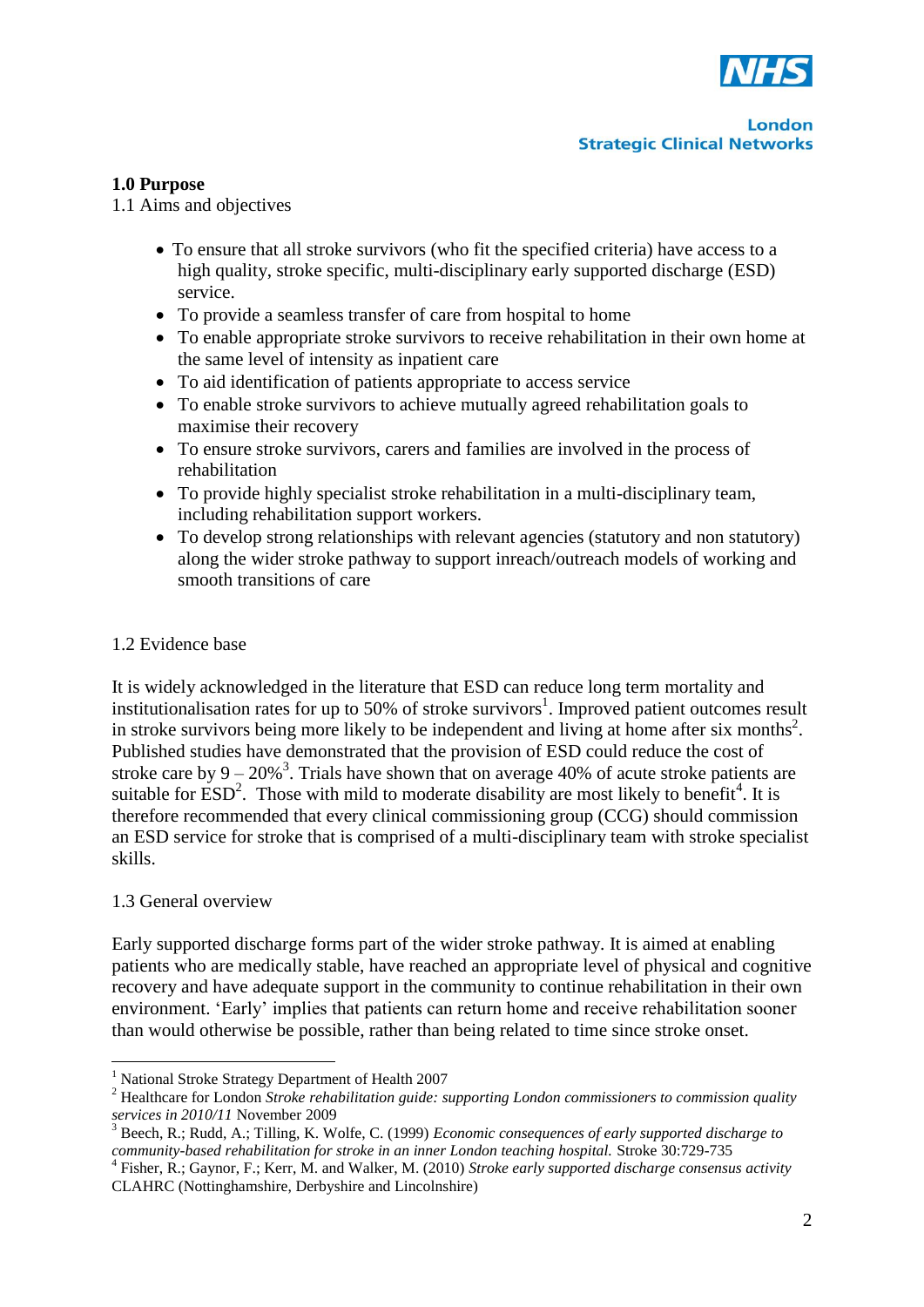

It is vital that ESD teams have excellent links with:

- the relevant hyper-acute and acute stroke units to facilitate a seamless transfer of care from hospital to home
- local stroke specific community rehabilitation teams to ensure ongoing rehabilitation is available as needed
- local social services to ensure an appropriate level of care is provided based on the needs of individual clients.



### **Pan London stroke care pathway**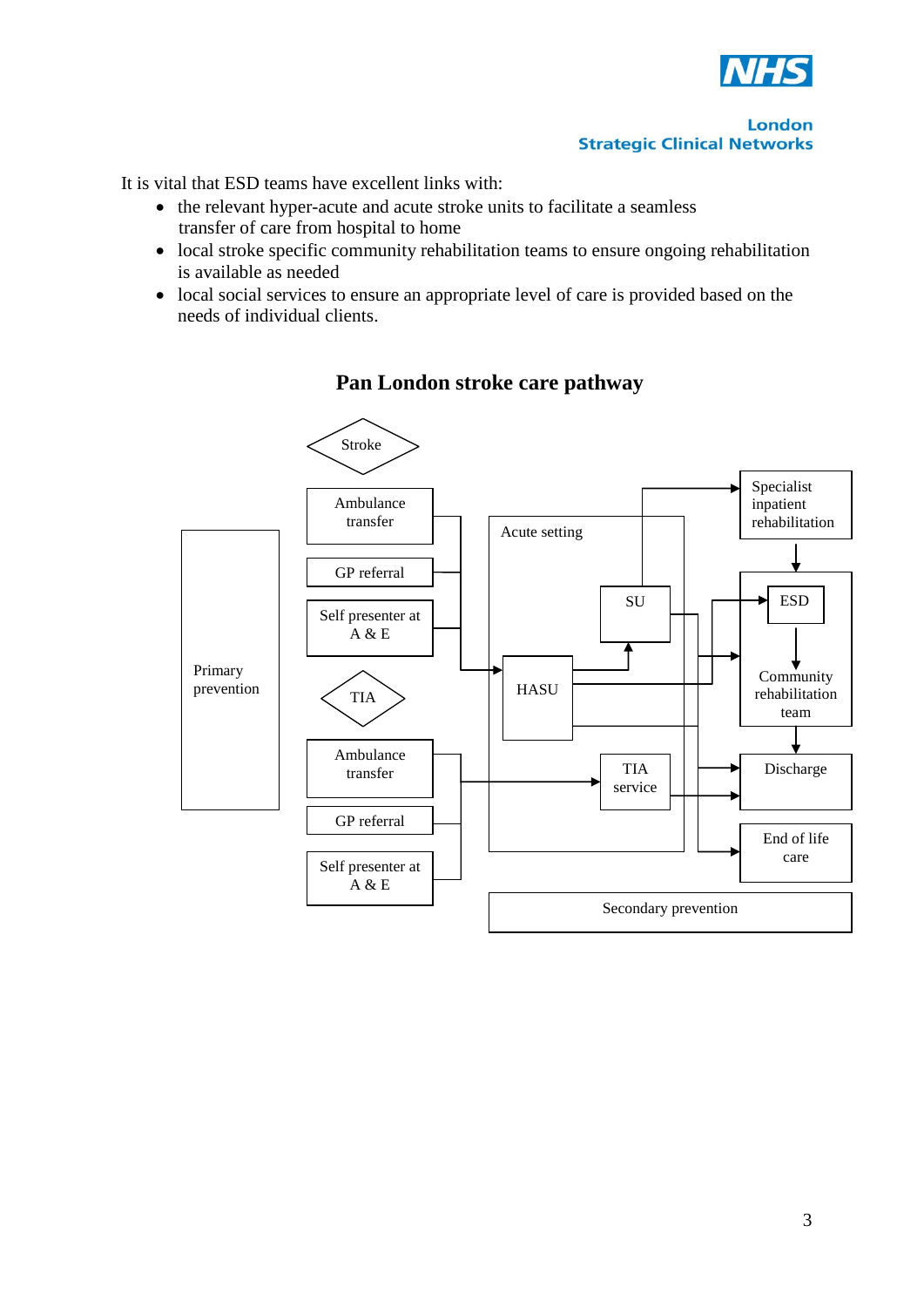

#### 1.4 Expected outcomes

- Improved health and well-being outcomes as measured against specific criteria (eg quality of life measures, therapy outcome measures)
- Improved patient and carer experience
- Timely discharge from acute services and seamless transfer from hospital to home
- Reduction in unnecessary hospital admissions
- Reduction in hospital length of stay
- Quality improvements and subsequent achievement of national and local performance outcome measures
- Reduced incidence of secondary risk complications (e.g. pressure sores, chest infections and contractures)

#### **2.0 Service scope**

#### 2.1 Service description

There are a variety of models of early supported discharge across the UK. The variation is predominantly based on the landscape of existing services rather than differences in clinical practice. It is expected that CCGS will commission one of the service models subsequently described. Early supported discharge services may be provided as a function of a community stroke rehabilitation service (inreach), as a function of an acute team (outreach) or as a discrete team. ESD services should provide intensive rehabilitation (up to five sessions per week of occupational therapy, physiotherapy and speech and language therapy) for the time the client would otherwise have been receiving inpatient rehabilitation, which can range from two to six weeks. The decision around duration of intensive intervention should be based on client need rather than being restricted by commissioning arrangements.

#### *Inreach*

This model relies on co-operative and collaborative decision making between the community and acute stroke teams. Once a patient has been identified as appropriate for ESD at least one member of the community stroke team begins contact with the patient while they are still in hospital to coordinate and plan the discharge home. In some teams the relevant disciplines provide some of the inpatient rehabilitation as part of building rapport with the individual and their family, which may help to ease the transition from hospital to home.

#### *Outreach*

In this model the acute team identify appropriate patients for ESD, plan the discharge home, including home adaptations, and provide an appropriate intensity of rehabilitation in the community for a specified period of time (usually up to two weeks following discharge). After this period of time ongoing rehabilitation is provided by a stroke specific community team. Consequently close links need to be forged between the acute and the community teams to ensure that there is a seamless transition of care.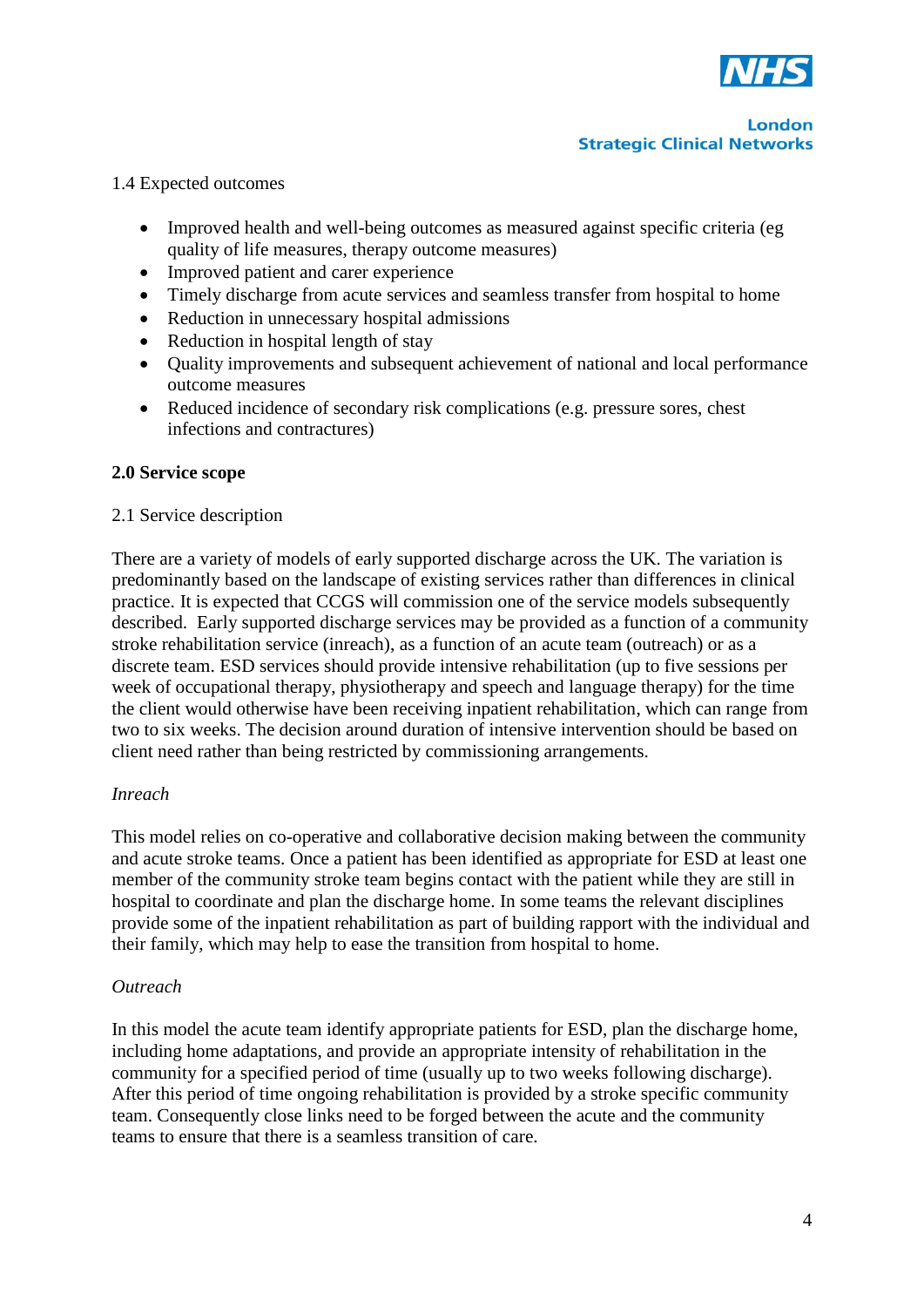

#### *Discrete*

The separate nature of this team would result in an increased number of interfaces between teams providing rehabilitation to stroke survivors. This would necessitate exceptionally high levels of cooperation and communication between teams to ensure seamless care provision. Consequently it may be advisable for the ESD and community teams to be located together to ensure excellent communication and handover and to allow sharing of resources such as psychology and speech and language therapy.

Stroke specialist rehabilitation provides assessment of, treatment for and advice on issues relating to stroke including:

- Mobility and movement
- Communication
- Everyday activities washing and dressing, meal preparation
- Emotional and psychological issues
- Swallowing
- Nutrition
- Impaired cognition
- Visual disturbance
- Continence
- Relationships and sex
- Pain
- Secondary prevention and lifestyle advice
- Driving
- Return to work

#### 2.2 Accessibility

1

ESD services are accessible to all adult (aged over 16 years) stroke survivors living within a defined geographical area that meet agreed eligibility criteria based on the latest research evidence. Traditionally to be eligible for ESD individuals should be able to transfer safely from bed to chair with the help of one person if they live with an able bodied carer or partner, or independently if they live alone<sup>4</sup>. A consensus statement by ESD trialists suggested that the most effective ESD services operated a degree of flexibility in admission criteria allowing expert decision making rather than disability measures to identify individuals who would benefit<sup>5</sup>. This would allow individuals who require more support to transfer or to facilitate gait practice to go home earlier with intensive therapeutic input. Services should not discriminate on grounds of race, disability, gender, sexual orientation, religion, belief or age.

<sup>&</sup>lt;sup>5</sup> Fisher, R.; Gaynor, C.; Kerr, M.; Langhorne, P.; Anderson, C.; Bautz-Holter, E.; Indredavik, B.; Mayo, N.; Power, M.; Rodgers, H.; Ronning, O.; Holmqvist, L.; Wolfe, C. and Walker, M. (2011) A Consensus on Stroke: Early Supported Discharge. *Stroke.* 42:1392-1397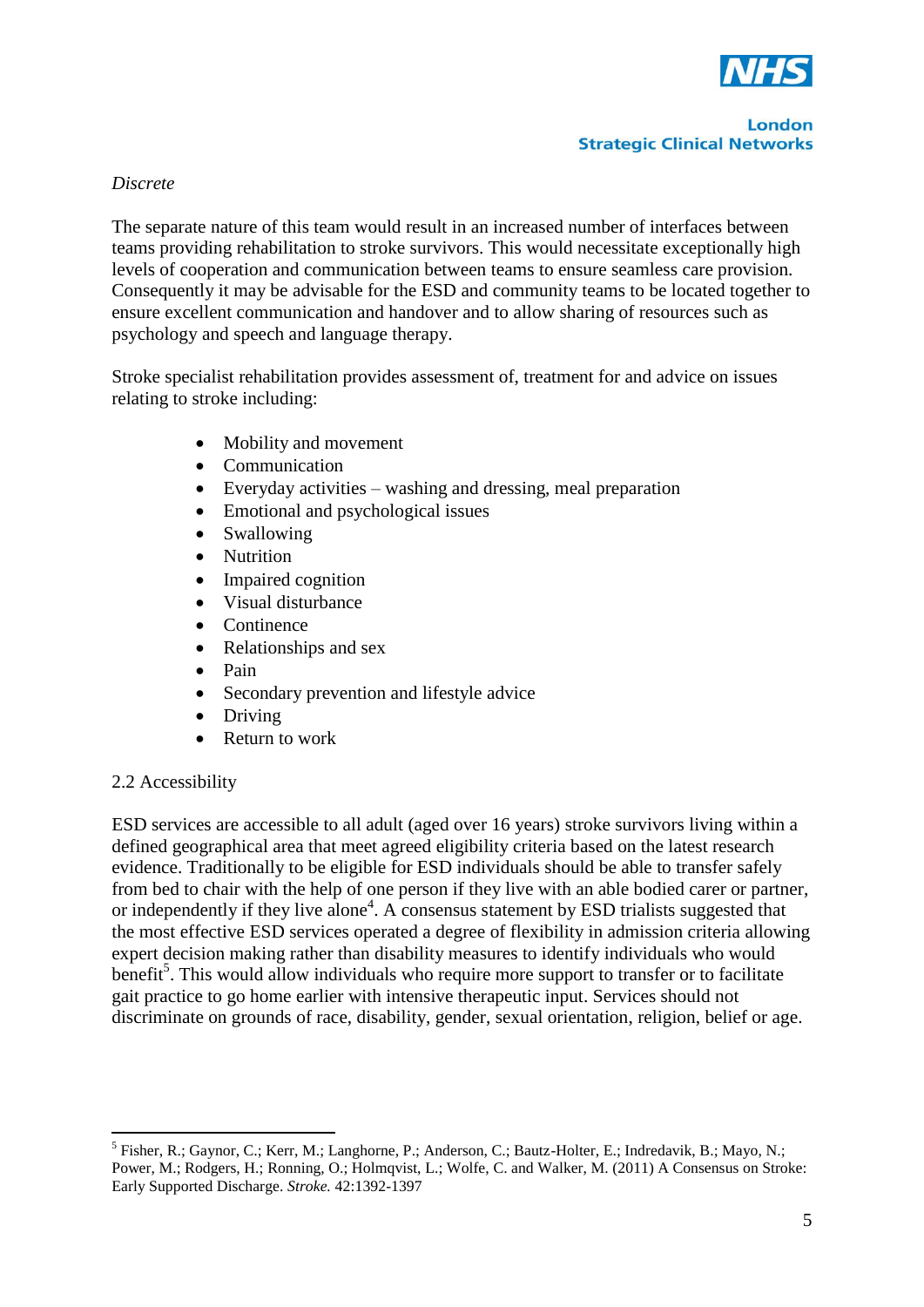

#### 2.3 Whole System Relationships

ESD services will establish key relationships with the following organisations, agencies and staff:

- Local Hyper Acute Stroke Units (HASUs) and Stroke Units (SUs)
- Inpatient rehabilitation units
- Social Care Services
- Community Nursing Teams/Intermediate Care Teams
- Community Therapy Services
- General Practitioners
- Voluntary organisations (eg The Stroke Association; Connect the communication disability network; carer organisations)
- Practice nurses and nurse practitioners
- Community Mental Health Teams
- Psychological Therapies in primary care
- Counselling Services
- Clinical Nurse Specialists (Primary and Secondary care)
- Out of hours services
- Podiatry
- Dietetics
- Dental Services
- Orthotics
- Wheelchair and Equipment Services
- Spasticity clinics
- Exercise groups/ gyms

#### 2.4 Interdependencies

Systems and processes must be in place to ensure collaborative working with primary care, secondary care, social care and all relevant services to avoid patients falling through the gaps between agencies. This will also support seamless transition of care for the stroke survivor along the pathway.

This might include:

- Staff attending hospital stroke unit MDT meetings to assist with discharge planning and discuss patient goals
- Inreach/outreach between hospital and community providers prior to discharge
- Named keyworker responsible for onward referral, co-ordination of review meetings and sharing relevant information
- Regular Community Stroke MDT meetings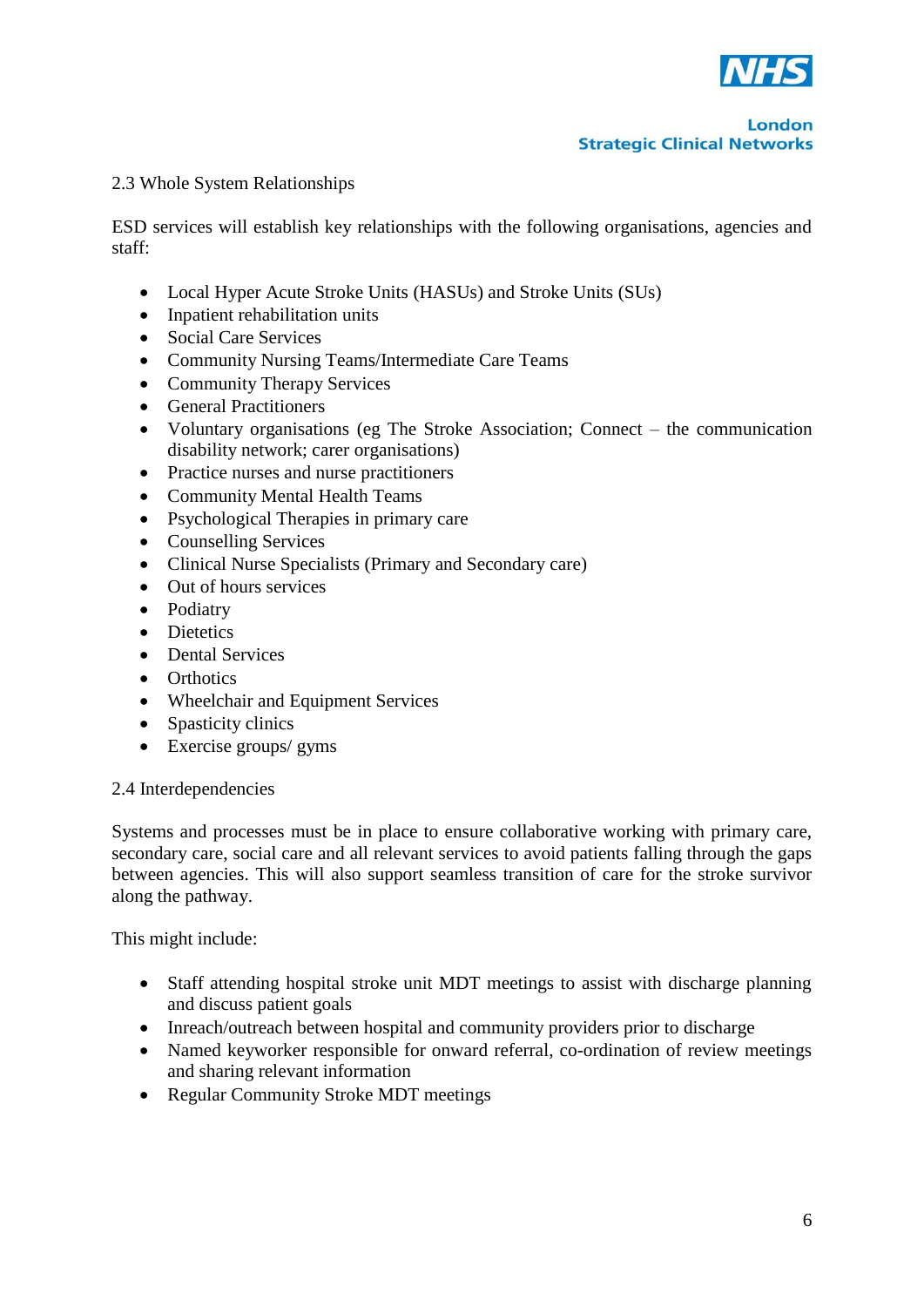

#### 3.0 Service delivery

### 3.1 Assessment

- Each patient will be assigned a key worker whose role is to monitor the implementation of the care plan, progress of onward referrals to other services and review of needs.
- The stroke survivor's needs are assessed with family and carers involvement if consent is provided. Assessment and goal setting is designed according to specific needs and priorities of the individual. Personalised assessment results, goals and a rehabilitation programme/care plan should be provided to the stroke survivor. The care plan should identify any social care needs and liaison with Social Services as appropriate. Where a patient has an informal carer, the carer must be offered a referral to social services for a Carers Needs assessment.
- The team must ensure that the patient (and where possible the family and/ or carers) understand what has happened to them and what they can expect.
- Specialist stroke rehabilitation and support will address stroke related issues (outlined in 2.1) either directly or by onward referral where required.

#### 3.2 Interventions

- Patients who have had an acute stroke and are assessed as being suitable for ESD will receive up to five sessions per week for the first few weeks of Occupational Therapy (OT), Physiotherapy (PT) & Speech and Language Therapy (SLT), as required.
- Intervention will be tailored to meet the needs of each individual. Some people may require just one or two visits from a single therapist while others may require the full six weeks of therapy from multiple therapists.
- Patients who have had an acute stroke and where nursing has been agreed as part of the care plan should be visited at home by the community nursing team within 24hrs.
- Some interventions may be carried out by trained rehabilitation support workers or carers under direct or indirect supervision of qualified therapists.
- For patients who have short term personal care needs that will not require long term support from Social Services trained rehabilitation support workers from within the ESD team can be used to facilitate personal care. Southwark community stroke team provides an example of the effectiveness of this model of care.

#### 3.3 Review of progress

- Review systems are a core part of rehabilitation services during the intervention period in order to determine progress towards goals. This is achieved through regular multidisciplinary team meetings as well as patient and family meetings.
- Following review patients may continue ESD rehabilitation with newly identified goals, be handed to the community team for ongoing rehabilitation or be discharged. Where appropriate a patient may be referred onto another service.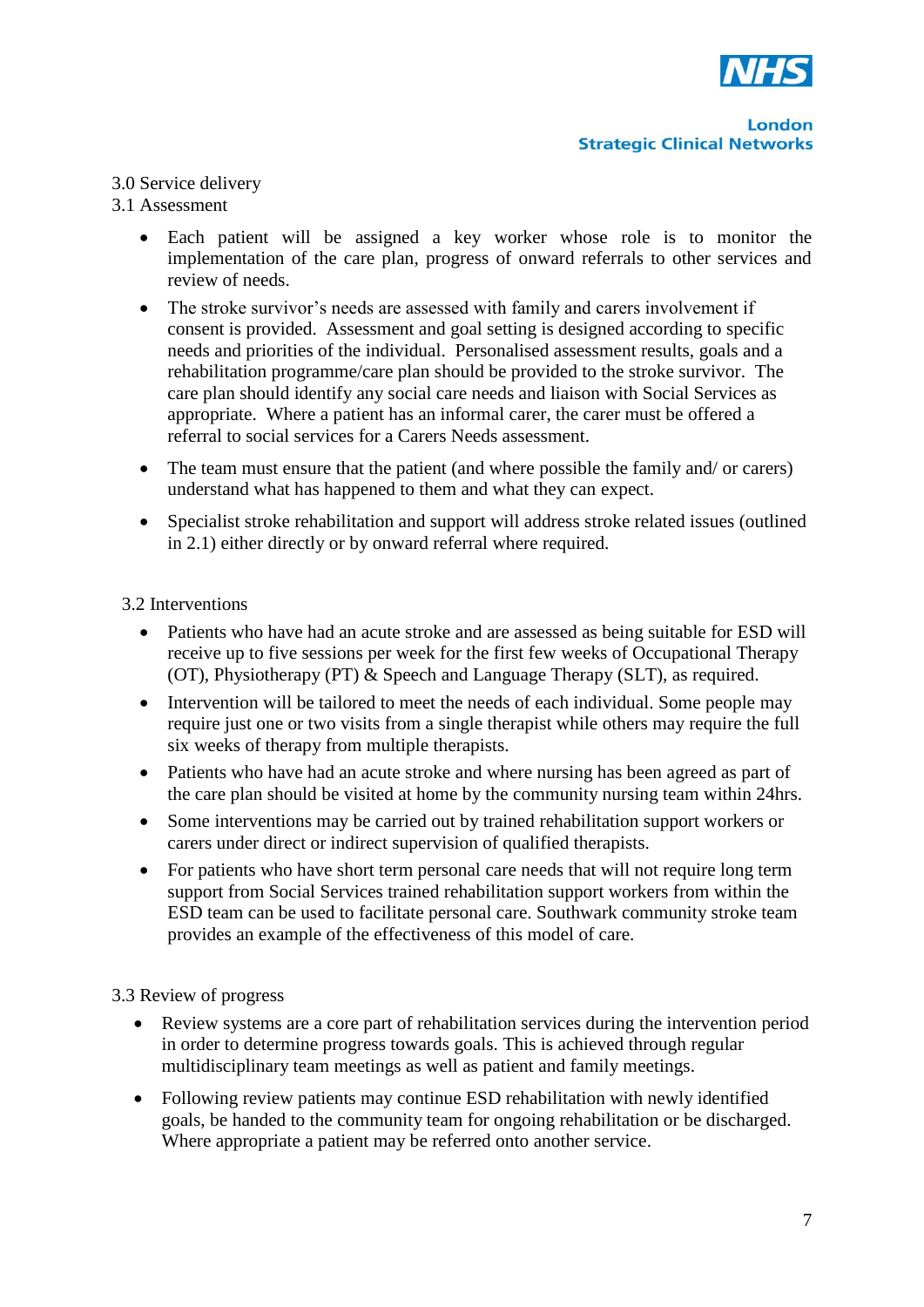

- Standardised outcome measures should be applied on entry to and exit from ESD to provide an indication of intervention effectiveness. These should include measures of:
	- dependence or stroke severity
	- activities of daily living
	- patient satisfaction
	- carer satisfaction
	- the patient's subjective health status score/ quality of life
	- the patient's mood

#### 3.4 Staffing

.

Based on 100 patients per annum the team should consist of:

- Co-ordinator or Team Lead
- 1.0 WTE Specialist Nurses (SN),
- 1.0 WTE Physiotherapists (PT),
- 1.0 WTE Occupational Therapists (OT)
- 0.4 WTE Speech and Language Therapists (SLT)
- 1.0 WTE Clinical Psychologist/ Neuropsychologist (band 8a for up to 100 patients, band 7 for additional caseload. Need to ensure access to consultant psychology support is available)
- Rehabilitation Support Workers or Enablement Workers trained in Stroke Rehabilitation
- 0.5 WTE social worker
- Administration and Clerical staff

The team should also have easy access to podiatrists, orthotists and opthalmologists.

#### 3.5 Equipment and Resources

- The service will have a base from which to work with desks, chairs, access to IT and filing cabinets for safe storage of records. They will also have a dedicated phone line with answering machine, safe fax machine and printer. Each member of clinical staff should carry a mobile phone for receipt of urgent referrals and communication. When carrying out home or community visits, each member of staff will carry infection control equipment to ensure compliance with hand washing and infection control policy and basic manual handling equipment.
- The environment must meet Health and Safety requirements in accordance with legal and NHS standards.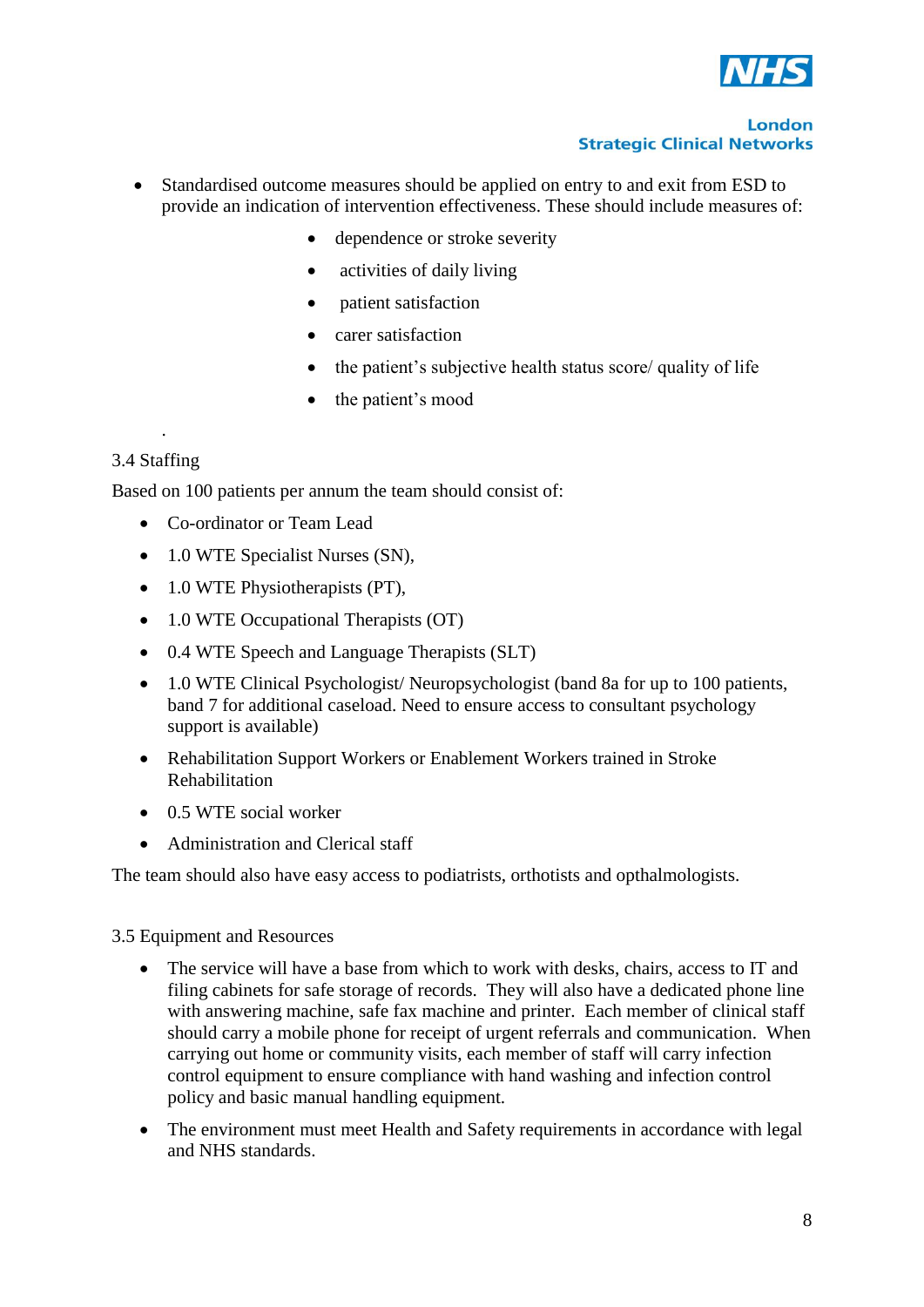

- The Provider is responsible for the provision and maintenance of stroke rehabilitation equipment
- The prompt provision of appropriate equipment for patients is vital if they are to be maintained safely in their own homes. All clinical staff must be able to prescribe equipment for patients in their homes. More expensive or specialised items may require authorisation by the team leaders.
- 4.0 Referral, access and acceptance criteria
- 4.1 Geographic coverage/boundaries

For local determination. In areas where stroke incidence is lower adjacent CCGs may wish to consider jointly commissioning an ESD service that covers a wider geographical area.

#### 4.2 Location of Services

Community rehabilitation can take place in a variety of settings, such as a patient's defined residence, in the local neighbourhood or in a social environment such as the local gym. The service should be flexible to meet the specific needs of each individual, where practically possible.

#### Days/Hours of operation

To be determined locally. However, the current drive across the NHS to seven day working would suggest that thought should be given to commissioning and providing a seven day service, with the understanding that this should not compromise the weekday service. One example of an effective and efficient seven day service in London is the Tower Hamlets stroke ESD and community team. This team provides full multi-disciplinary intervention Monday to Friday. At the weekend care tasks and therapy tasks which have been set by the appropriate professional are practiced by individuals with the assistance of therapy support workers.

#### 4.4 Referral criteria & sources

Referrals can be made by any health or social care professional in the hyper –acute or acute stroke unit.

Stroke patients should only be discharged early (before the end of the acute rehabilitation) from hospital if there is a specialist stroke rehabilitation team able to continue rehabilitation in the community from the day of transfer and if the patient is able to transfer safely from bed to chair, and if the problems can be safely managed at home (National Clinical Guidelines for Stroke, 2008).

ESD patients must meet the following criteria:

- Over the age of 16 years
- Registered with a local GP.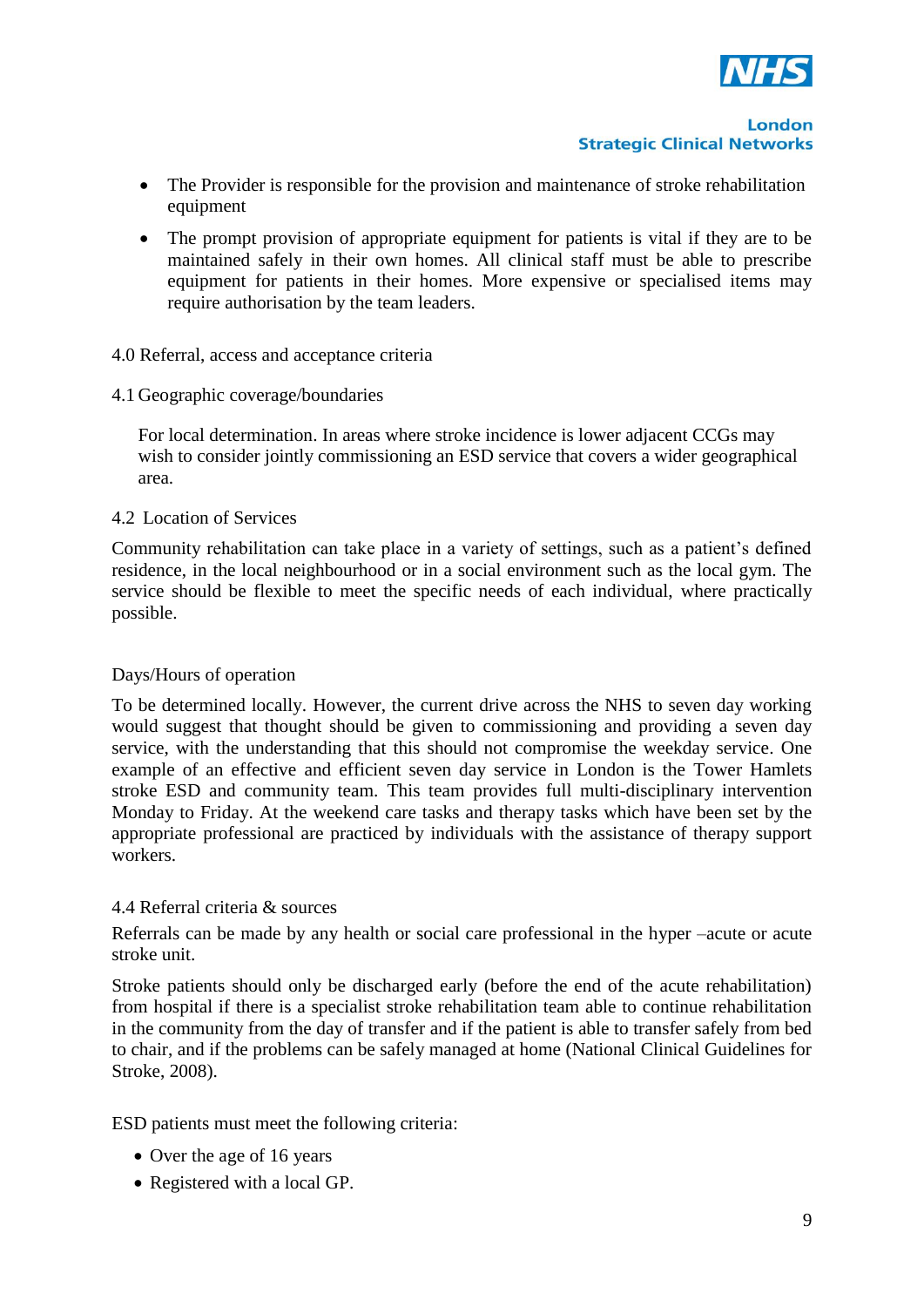

- Diagnosis of a new stroke following a clinical decision made by a consultant and/or CT scan result.
- Medically stable for discharge home.
- Consents to ESD with agreement from their carers (where applicable).
- Compliant with rehabilitation programme and goals identified prior to discharge.
- Able to transfer independently or with support from trained carer. However, expert opinion suggests that operating a degree of flexibility in this allows appropriate patients who require more support to benefit from the service.
- Able to manage continence
- Able to call for help
- The condition may require single or multi-therapy
- Suitable home environment as assessed by MDT.

#### 4.5 Referral route

Referrals can be picked up by attendance at the relevant multi-disciplinary meeting by a member of the ESD team or via phone to a single point of contact and followed up with the appropriate paperwork as agreed locally.

#### 4.6 Exclusion criteria

The following exclusions apply:

- Under 16 years of age.
- Patients who do not meet criteria for ESD as specified in section 4.4

#### 4.7 Response time, detail and prioritisation

- Once a patient is identified as suitable for ESD the team should become involved within 24 hours of the referral being made and before the patient leaves hospital.
- Patients should have outcome measures recorded and a key worker identified and recorded within 3 days of admission to the service.
- Goals to be set and agreed within one week of admission to the service
- All stroke patients should receive cognitive / perceptual screening within one week of admission to the service and full assessment within two weeks if required.
- All stroke patients identified as requiring assessment or intervention to meet adjustment, behavioural or psychological needs to be seen within 1 week of referral. Needs greater than those that can be provided by the team will need to be referred on.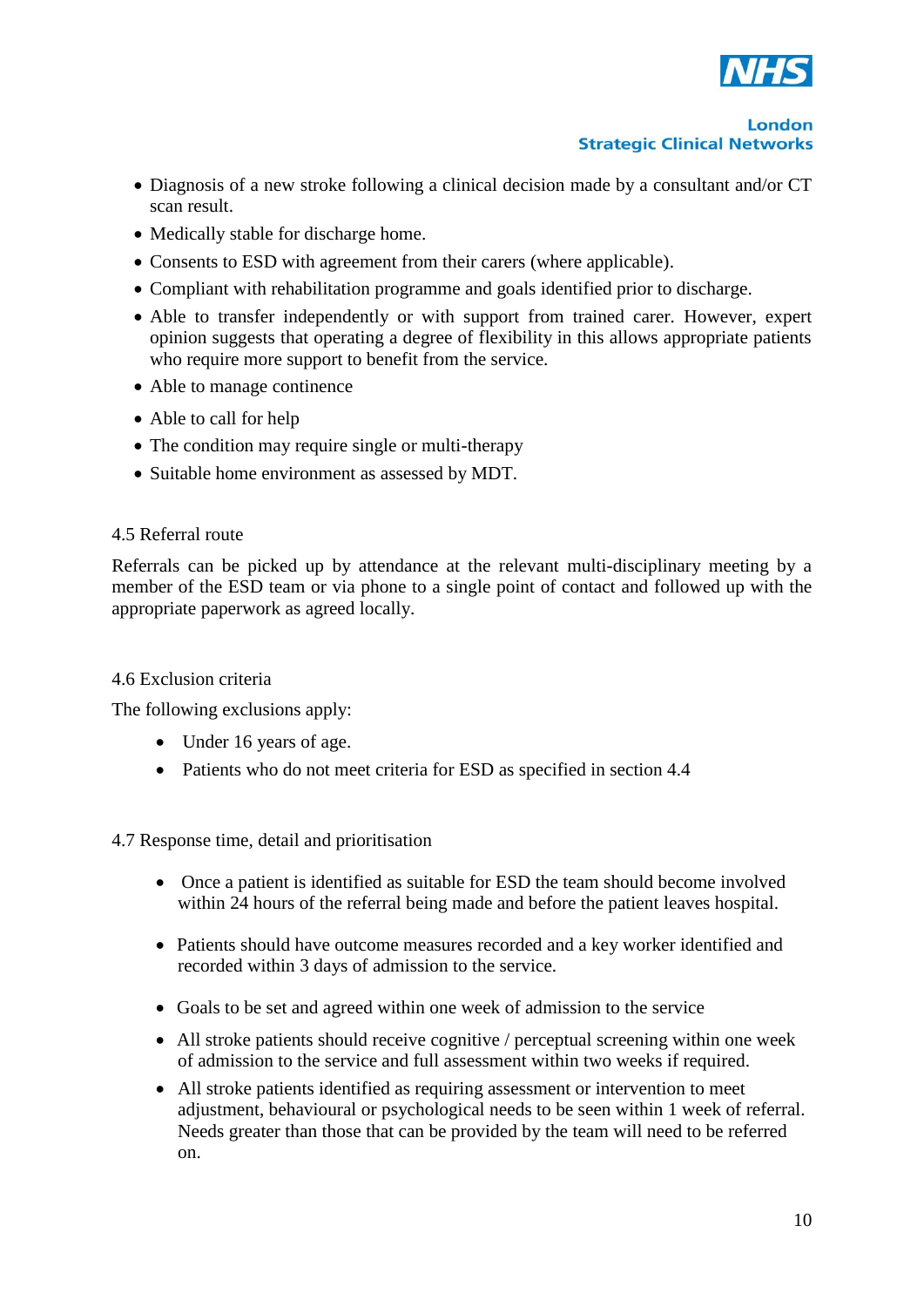

#### 5.0 Discharge criteria and planning

Following the appropriate period of ESD the patient will either be discharged or referred to the stroke/ neurorehabilitation specific community team. If this team is separate from the ESD team then a detailed and timely handover will need to take place. Community teams will need to be informed in advance of patients who are due to leave ESD so that there are no unnecessary gaps in care provision. If the individual does not require ongoing rehabilitation a formal discharge summary report should be written and copied to the referrer, GP and client within seven days of discharge. This should contain information about the outcome of assessments, input, discharge status and details of any services the client was referred to.

6.0 Information provision and self-management

- Patients should be supported and encouraged to self-manage their long term conditions wherever possible (eg self-management plans for patients and carers, signposting to expert patient programmes).
- Patients and carers should be involved in setting goals and care planning
- Services should encourage people to be involved in broader decisions about service development and delivery.
- The service should provide translators whenever required in order to support the patient. Documents should be translated into other languages as required.
- Information and education packs should be available for stroke patients and carers along with support and advice to understand and use it (eg lifestyle advice, healthy eating, weight reduction, alcohol and smoking cessation).
- Many patients within the service will have significant cognitive and language difficulties as a consequence of stroke (eg aphasia). The service should tailor any information given to patients to suit their individual communication needs (eg use of pictures or diagrams).
- Transport, benefits advice, group/peer support/online support, long term support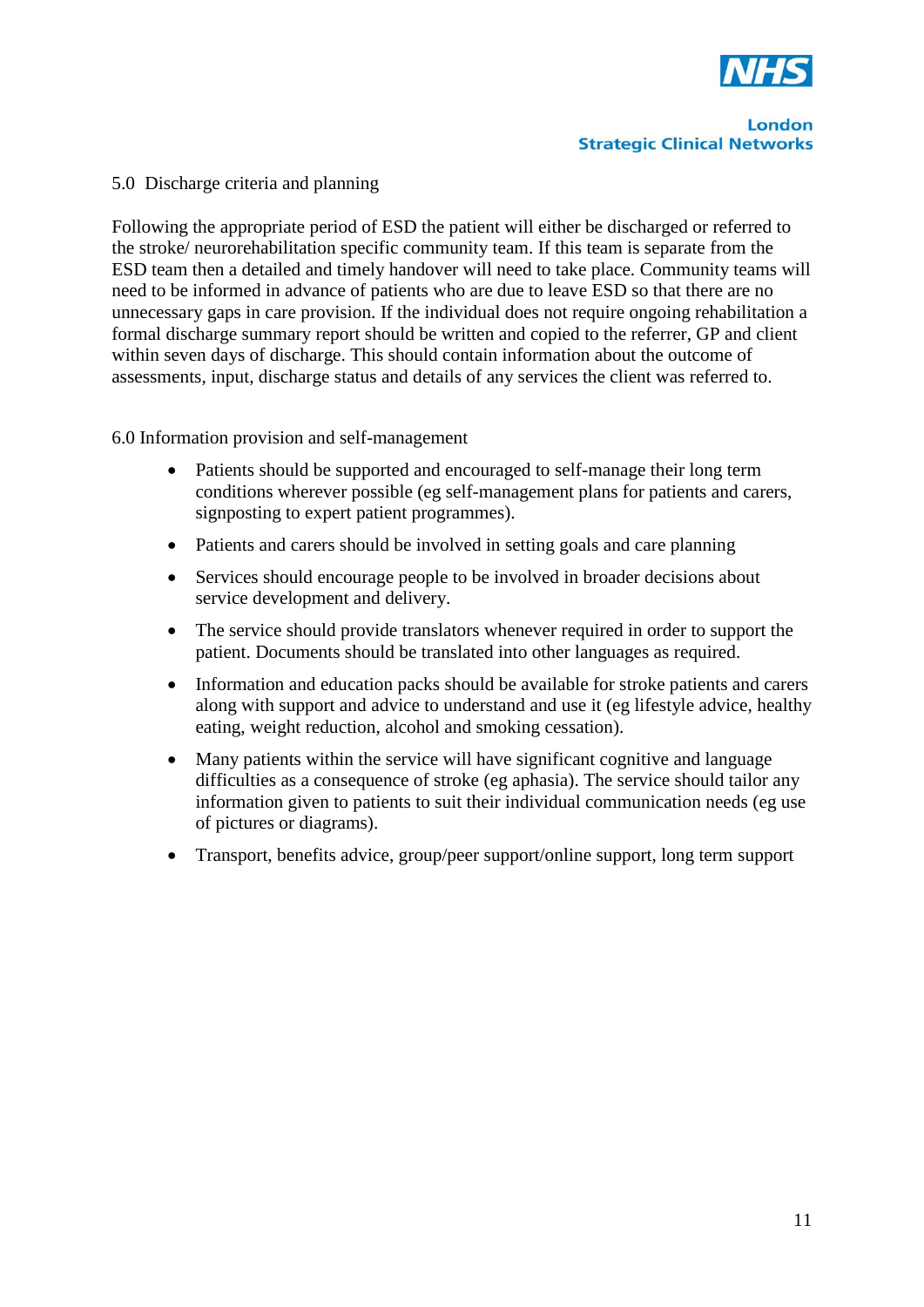

## 7.0 Quality requirements

| <b>CRITERIA</b> | <b>STANDARD</b>                                                                                                                                                                                                                                                                                                                                                                                                         | <b>EXAMPLES OF</b><br><b>EVIDENCE</b>                                                                                                                                                                  | <b>ACTUAL</b><br><b>EVIDENCE</b><br><b>ATTACHED</b> | <b>RAG</b><br><b>RATING</b> |
|-----------------|-------------------------------------------------------------------------------------------------------------------------------------------------------------------------------------------------------------------------------------------------------------------------------------------------------------------------------------------------------------------------------------------------------------------------|--------------------------------------------------------------------------------------------------------------------------------------------------------------------------------------------------------|-----------------------------------------------------|-----------------------------|
| Α.              | Presence of a stroke<br>skilled Early<br><b>Supported Discharge</b><br>Service (ESD)<br>Definition: A<br>comprehensive<br>stroke skilled MDT<br>who manage patients<br>at their place of<br>residence and who<br>are able to provide<br>rehabilitation at a<br>similar intensity to<br>that of a stroke unit.                                                                                                           | Yes/No<br>If yes please include<br>copy of<br>commissioned<br>service /pathway<br>details<br>If no but intention to<br>provide please<br>include copy of<br>business case or<br>service specification. |                                                     |                             |
| <b>B.</b>       | <b>ESD Service</b><br>includes access to<br>stroke specialist<br>team<br>Definition:<br>Composition of the<br>team would usually<br>include a co-<br>ordinator/manager,<br>physiotherapist,<br>occupational<br>therapist, speech<br>and language<br>therapist and<br>rehabilitation support<br>workers with support<br>from nursing and<br>social care and<br>agreement regarding<br>medical cover.<br>(Based on ASI 9) | Team structure/job<br>plan<br>Operational policy                                                                                                                                                       |                                                     |                             |
| C.              | 40% patients have<br>access to early<br>supported discharge<br>services<br>Note: Target includes                                                                                                                                                                                                                                                                                                                        | <b>SSNAP</b>                                                                                                                                                                                           |                                                     |                             |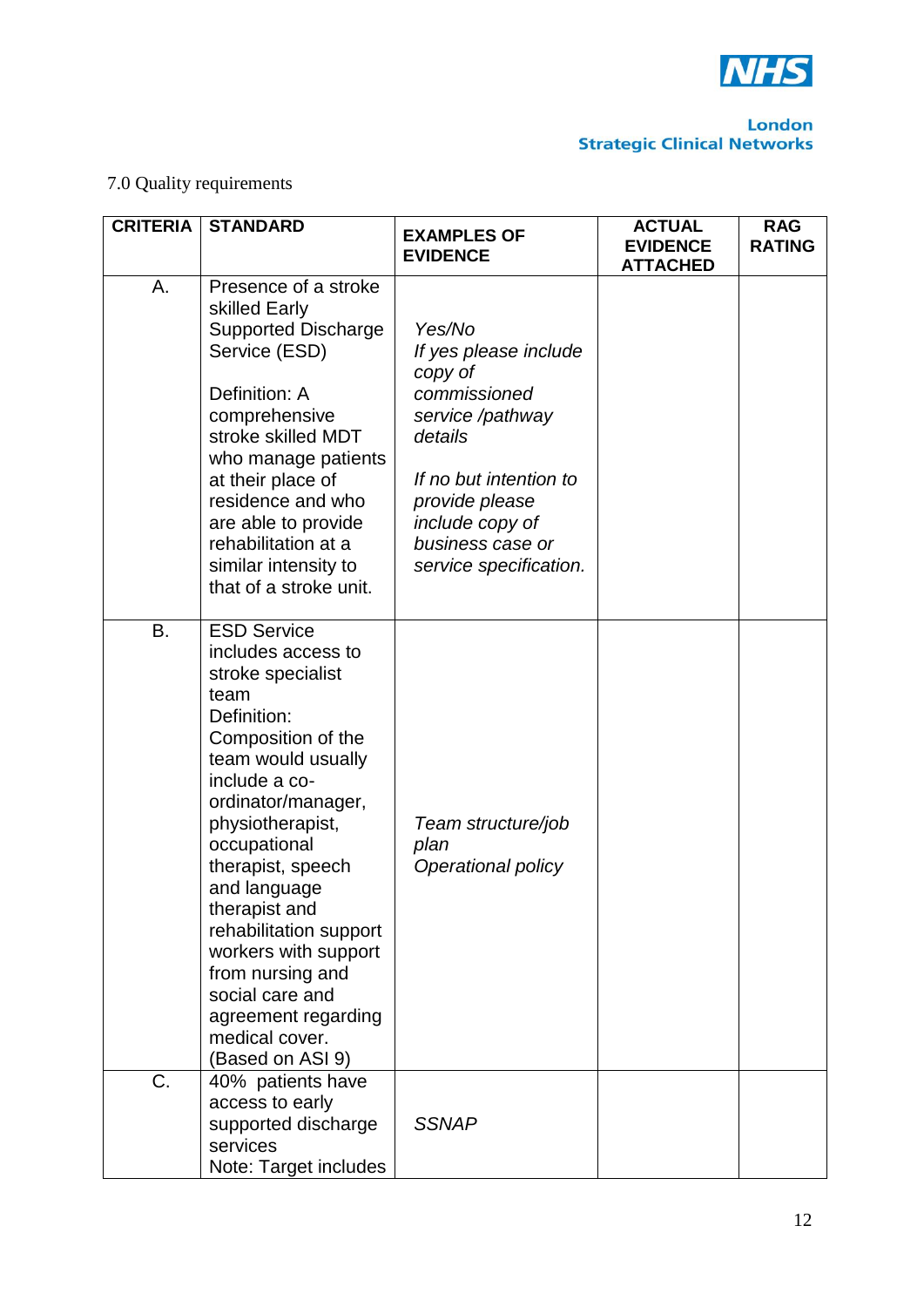

| <b>CRITERIA</b> | <b>STANDARD</b>                                                                                                                                                                                                                                                                                                                          | <b>EXAMPLES OF</b><br><b>EVIDENCE</b>                                                                                                                                                                                              | <b>ACTUAL</b><br><b>EVIDENCE</b><br><b>ATTACHED</b> | <b>RAG</b><br><b>RATING</b> |
|-----------------|------------------------------------------------------------------------------------------------------------------------------------------------------------------------------------------------------------------------------------------------------------------------------------------------------------------------------------------|------------------------------------------------------------------------------------------------------------------------------------------------------------------------------------------------------------------------------------|-----------------------------------------------------|-----------------------------|
|                 | adjustment for<br>appropriate patients.                                                                                                                                                                                                                                                                                                  |                                                                                                                                                                                                                                    |                                                     |                             |
| D.              | Presence of a stroke<br>skilled Community<br><b>Stroke Rehabilitation</b><br>Service (CSR)<br>Definition:<br>Composition of the<br>team would usually<br>include a co-<br>ordinator/manager,<br>physiotherapist,<br>occupational<br>therapist, speech<br>and language<br>therapist,<br>psychologist and<br>rehabilitation support        | Yes/no<br>Team structure/job<br>plan<br>Operational policy                                                                                                                                                                         |                                                     |                             |
|                 | workers with support<br>from nursing and<br>social care.                                                                                                                                                                                                                                                                                 |                                                                                                                                                                                                                                    |                                                     |                             |
| Ε.              | Both ESD and CSR<br>services are<br>appropriately<br>resourced with<br>access to items<br>listed below and<br>relevant induction/<br>training programme.<br><b>Specialist</b><br>assessments:<br>A range of stroke<br>specialist<br>assessment tools<br>and therapy<br>resources for<br>OT/PT/SLT and<br>Psychology<br><b>Eating and</b> | Training/competency<br>programmes or<br>protocols<br>Inventories of<br>equipment<br><b>Induction</b><br>programme details<br>Evidence of<br>agreement between<br>health and local<br>authority services for<br>supplying equipment |                                                     |                             |
|                 | drinking:<br>Range of adaptive                                                                                                                                                                                                                                                                                                           |                                                                                                                                                                                                                                    |                                                     |                             |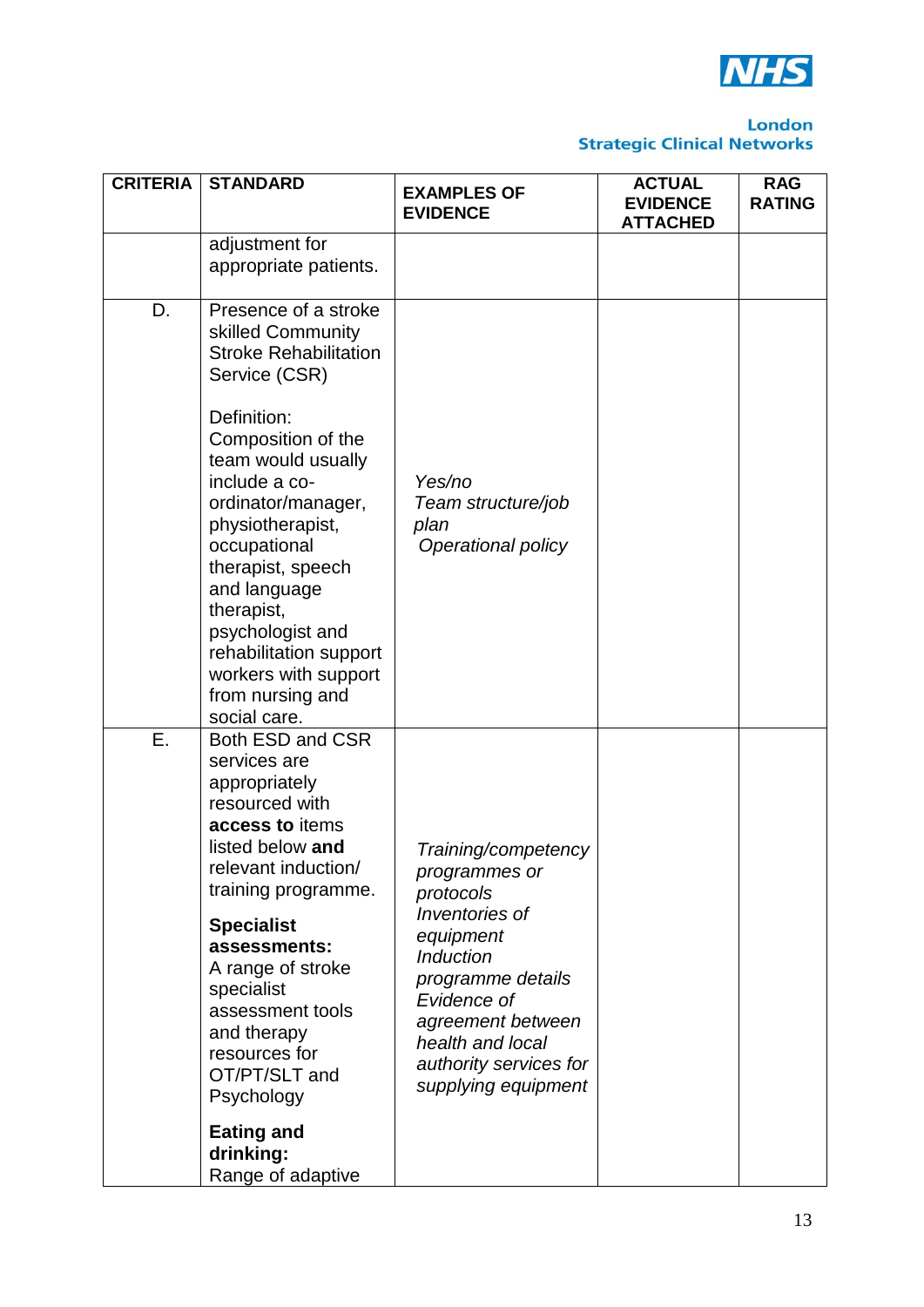

| <b>CRITERIA</b> | <b>STANDARD</b>                                                                                                                                                                                                                                                                                                                                                                     | <b>EXAMPLES OF</b><br><b>EVIDENCE</b> | <b>ACTUAL</b><br><b>EVIDENCE</b><br><b>ATTACHED</b> | <b>RAG</b><br><b>RATING</b> |
|-----------------|-------------------------------------------------------------------------------------------------------------------------------------------------------------------------------------------------------------------------------------------------------------------------------------------------------------------------------------------------------------------------------------|---------------------------------------|-----------------------------------------------------|-----------------------------|
|                 | equipment for<br>kitchen<br>Videofluoroscopy<br>swallow<br>assessments<br>Access to eating and<br>drinking equipment<br>Thickening powder<br>for modified diet trials                                                                                                                                                                                                               |                                       |                                                     |                             |
|                 | <b>Toileting and</b><br>washing<br>Commodes<br>Range of adaptive<br>equipment for<br>bathroom                                                                                                                                                                                                                                                                                       |                                       |                                                     |                             |
|                 | <b>Positioning and</b><br>transfers:<br><b>Manual hoists</b><br>Sliding<br>sheets/transfer aids<br>Rotastands (or<br>equivalent<br>transferring aids)<br><b>Transfer boards</b>                                                                                                                                                                                                     |                                       |                                                     |                             |
|                 | <b>Mobility:</b><br>Adaptive equipment<br>for the home (e.g.<br>rails/ramps)<br>Range of<br>wheelchairs (e.g.<br>attendant and self<br>propelling)<br>Frames/walking<br>sticks<br>Ankle foot orthotics<br><b>Botox clinics/service</b><br><b>Functional electrical</b><br>stimulation<br>Specialist software<br>for mobility exercises<br>or easy to access<br>exercise information |                                       |                                                     |                             |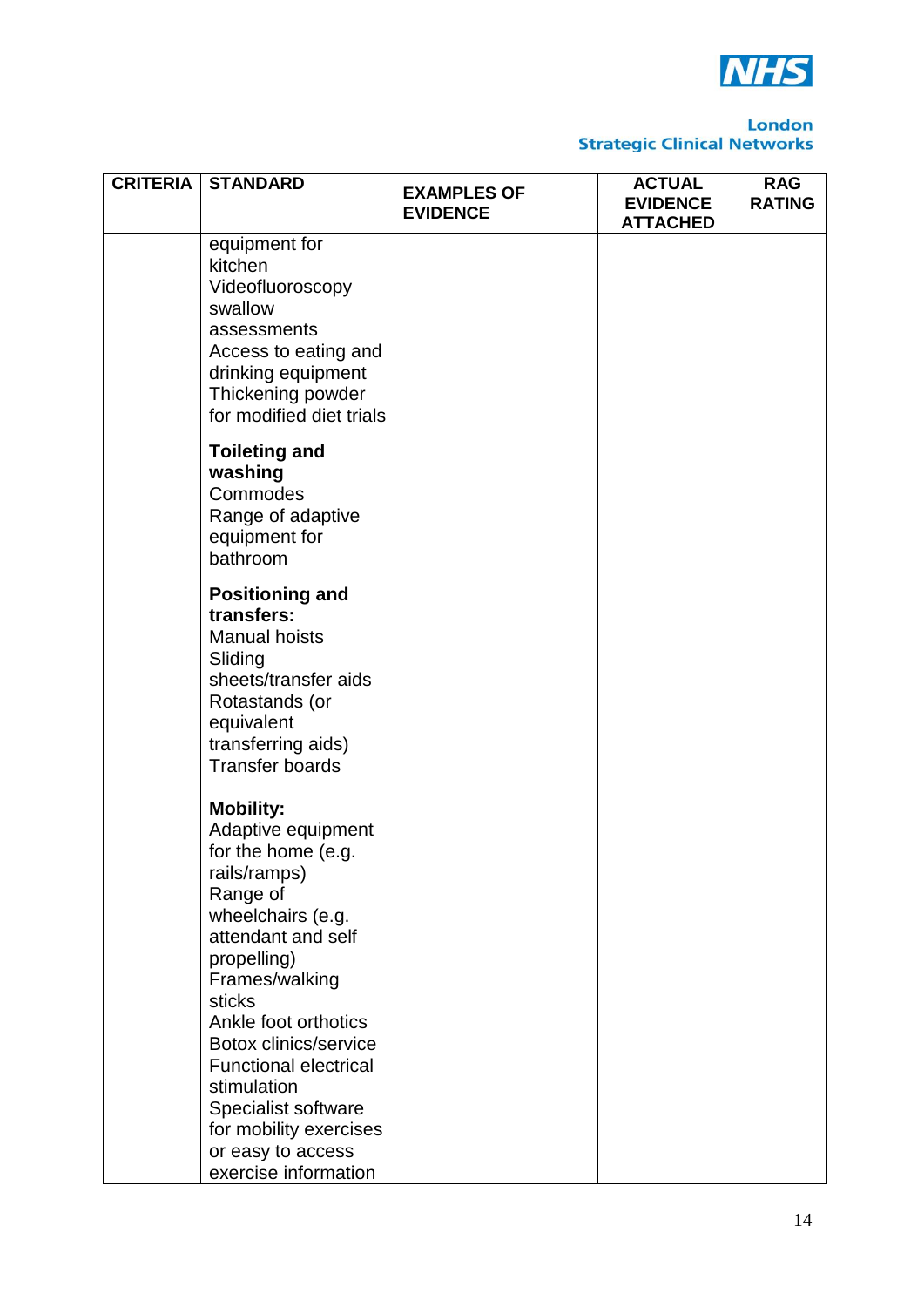

| <b>CRITERIA</b> | <b>STANDARD</b>                                                                                                                                                                                                                                         | <b>EXAMPLES OF</b><br><b>EVIDENCE</b>            | <b>ACTUAL</b><br><b>EVIDENCE</b><br><b>ATTACHED</b> | <b>RAG</b><br><b>RATING</b> |
|-----------------|---------------------------------------------------------------------------------------------------------------------------------------------------------------------------------------------------------------------------------------------------------|--------------------------------------------------|-----------------------------------------------------|-----------------------------|
|                 | sheets<br>Information about<br>how to access<br>community transport<br>options<br><b>Communication:</b>                                                                                                                                                 |                                                  |                                                     |                             |
|                 | Access to a range of<br>electronic AAC<br>(Alternative and<br>augmentative<br>communication<br>devices)<br>Computer<br>software/equipment                                                                                                               |                                                  |                                                     |                             |
|                 | to support paper<br>based<br>communication aids<br>(e.g. Boardmaker,<br>colour printers,<br>laminating<br>equipment)<br><b>Patient information</b><br>about inpatient<br>unit/pathway in<br>variety of formats<br>relevant to local<br>population (e.g. |                                                  |                                                     |                             |
|                 | aphasia friendly,<br>variety of relevant<br>languages)<br>Health<br>advocacy/interpreting<br>services                                                                                                                                                   |                                                  |                                                     |                             |
| F.              | All patients are<br>screened using a<br>validated tool to<br>recognise anxiety,<br>depression and<br>cognitive problems                                                                                                                                 | Casenote audit<br>Attach details of tool<br>used |                                                     |                             |
| G.              | Outcome measure<br>system in place to<br>determine progress<br>from admission to                                                                                                                                                                        | Case notes audit                                 |                                                     |                             |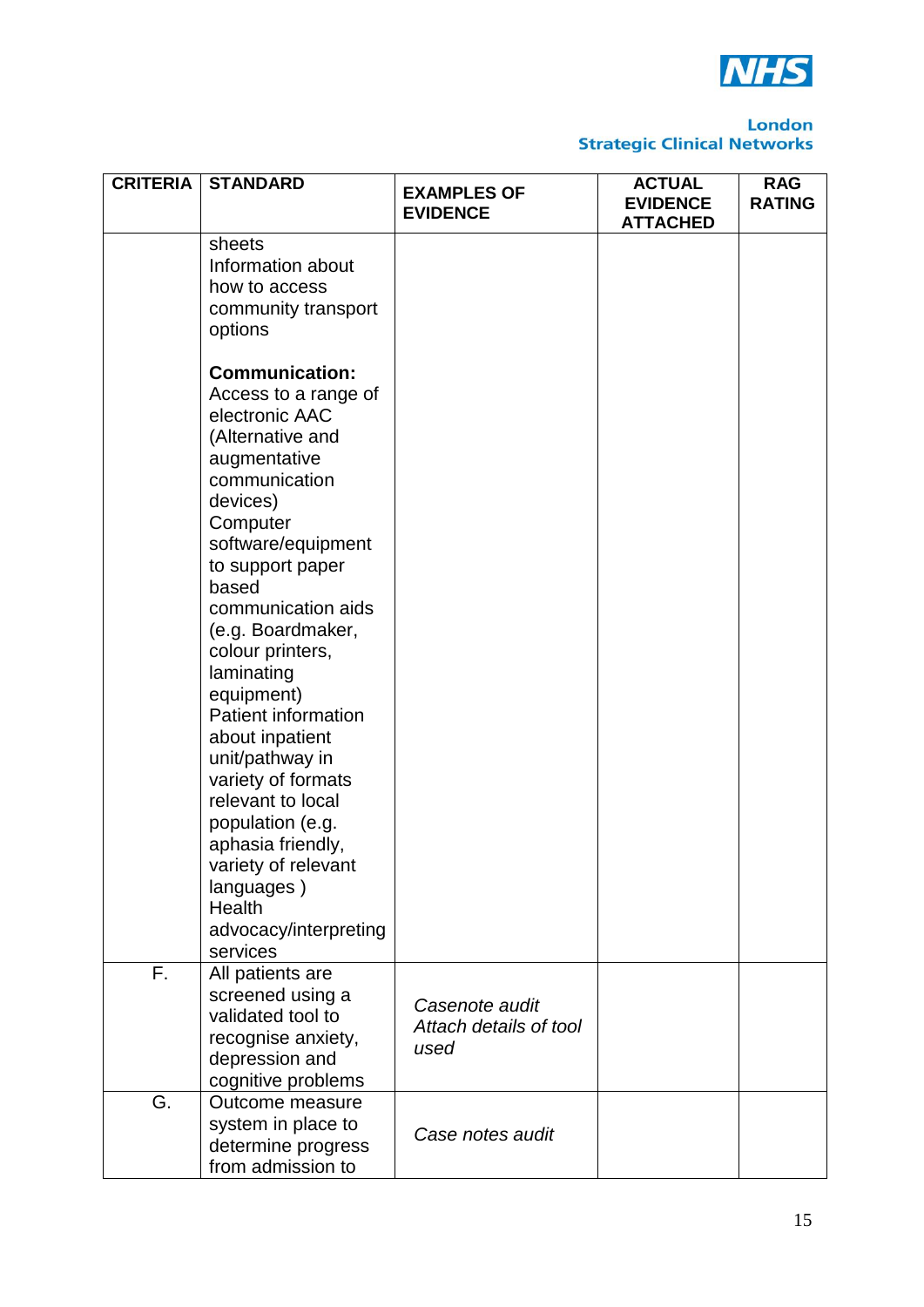

| <b>CRITERIA</b> | <b>STANDARD</b>                                                                                                                                                                                                                                                                                                   | <b>EXAMPLES OF</b><br><b>EVIDENCE</b>                                           | <b>ACTUAL</b><br><b>EVIDENCE</b><br><b>ATTACHED</b> | <b>RAG</b><br><b>RATING</b> |
|-----------------|-------------------------------------------------------------------------------------------------------------------------------------------------------------------------------------------------------------------------------------------------------------------------------------------------------------------|---------------------------------------------------------------------------------|-----------------------------------------------------|-----------------------------|
|                 | discharge<br>(Based on RPS RC4)                                                                                                                                                                                                                                                                                   |                                                                                 |                                                     |                             |
| Η.              | 100% patients have<br>a named key or<br>support worker<br>allocated within 7<br>calendar days of<br>admission for both<br><b>ESD and CSR</b><br>services.<br>(Based on RPS RC5)                                                                                                                                   | Case note audit                                                                 |                                                     |                             |
| I.              | 90% patients and<br>carers are involved in<br>negotiating<br>rehabilitation goals<br>and receive a copy of<br>documented goals in<br>a format appropriate<br>for their needs within<br>2 weeks of<br>admission to ESD or<br><b>CSR</b> services.<br>(Based on RPS RC6                                             | Case note audit                                                                 |                                                     |                             |
| J.              | 90% appropriate<br>stroke patients are<br>offered 5<br>rehabilitation<br>sessions per week<br>within the first two<br>weeks of an ESD<br>service, and/or 3<br>sessions per week<br>for four weeks with<br><b>CSR</b> service<br>(including non or<br>post ESD patients)<br>(Based on RPS<br><b>R15/NICE QS 7)</b> | Case note audit                                                                 |                                                     |                             |
| Κ.              | 85 % of patients<br>and carers have a<br>joint care plan on<br>discharge from                                                                                                                                                                                                                                     | <b>SSNAP</b><br>Copy of template<br>discharge summary<br>with evidence of joint |                                                     |                             |